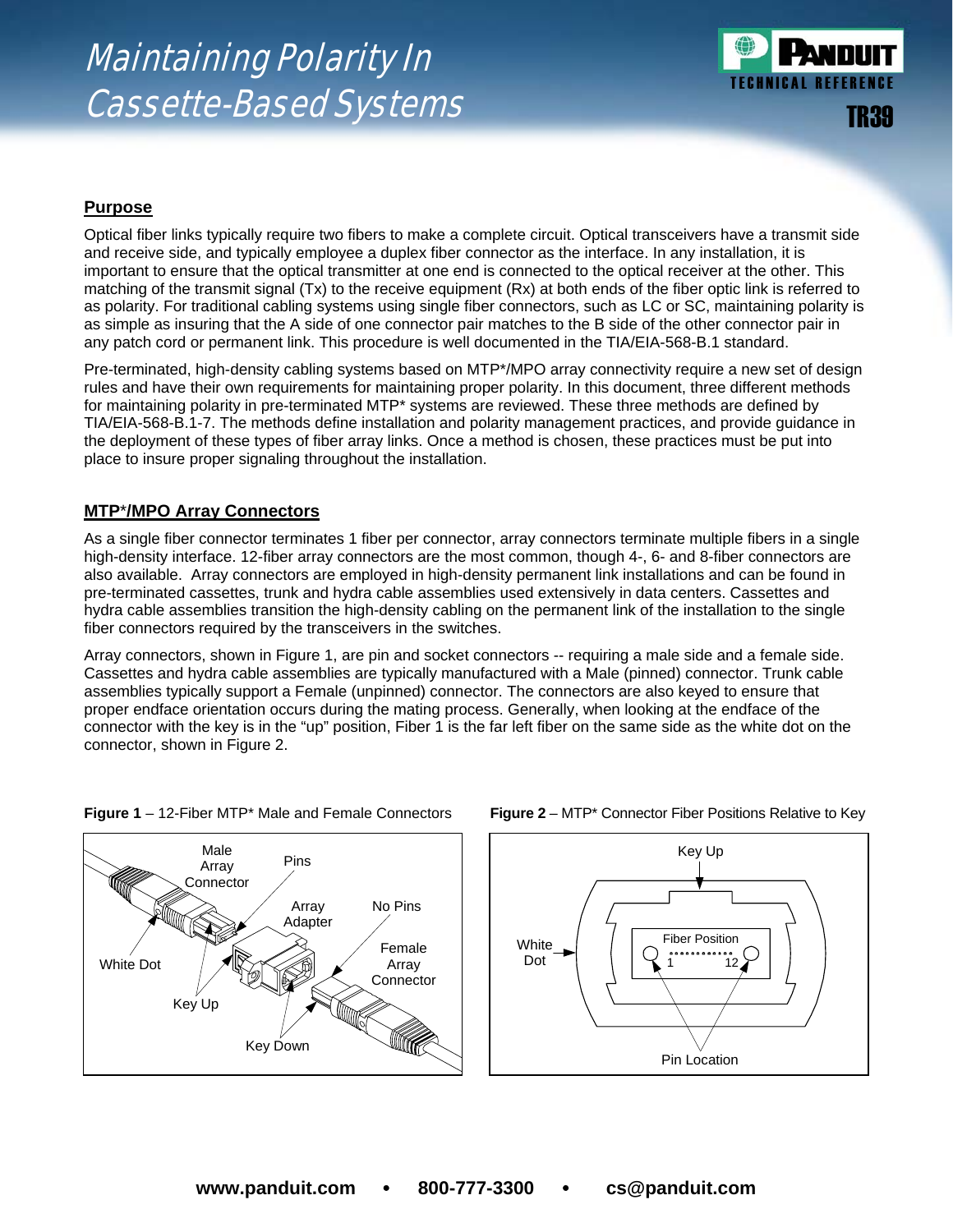

### **Polarity Methods**

Three permanent link installation methods for deploying array or MTP\*/MPO connectors are described in TIA/EIA-568-B.1-7.

### **Method 'A'**

Method 'A' employs Key Up to Key Down Adapters to connect the array connectors. This method, shown below, maintains registration of Fiber 1 throughout the optical circuit. Fiber 1 in the near end cassette mates to Fiber 1 in the trunk cable assembly, which mates to Fiber 1 in the remote cassette. The fiber circuit is completed by utilizing one flipped patch cord, either at the beginning or end of the permanent link, to insure proper transceiver orientation.

*PANDUIT* recommends this method, and that the end user introduces the cable flip consistently at the beginning or end of the circuit for easier circuit management. Method 'A' provides the simplest deployment, works for Singlemode and Multimode channels, and easily supports network extensions.

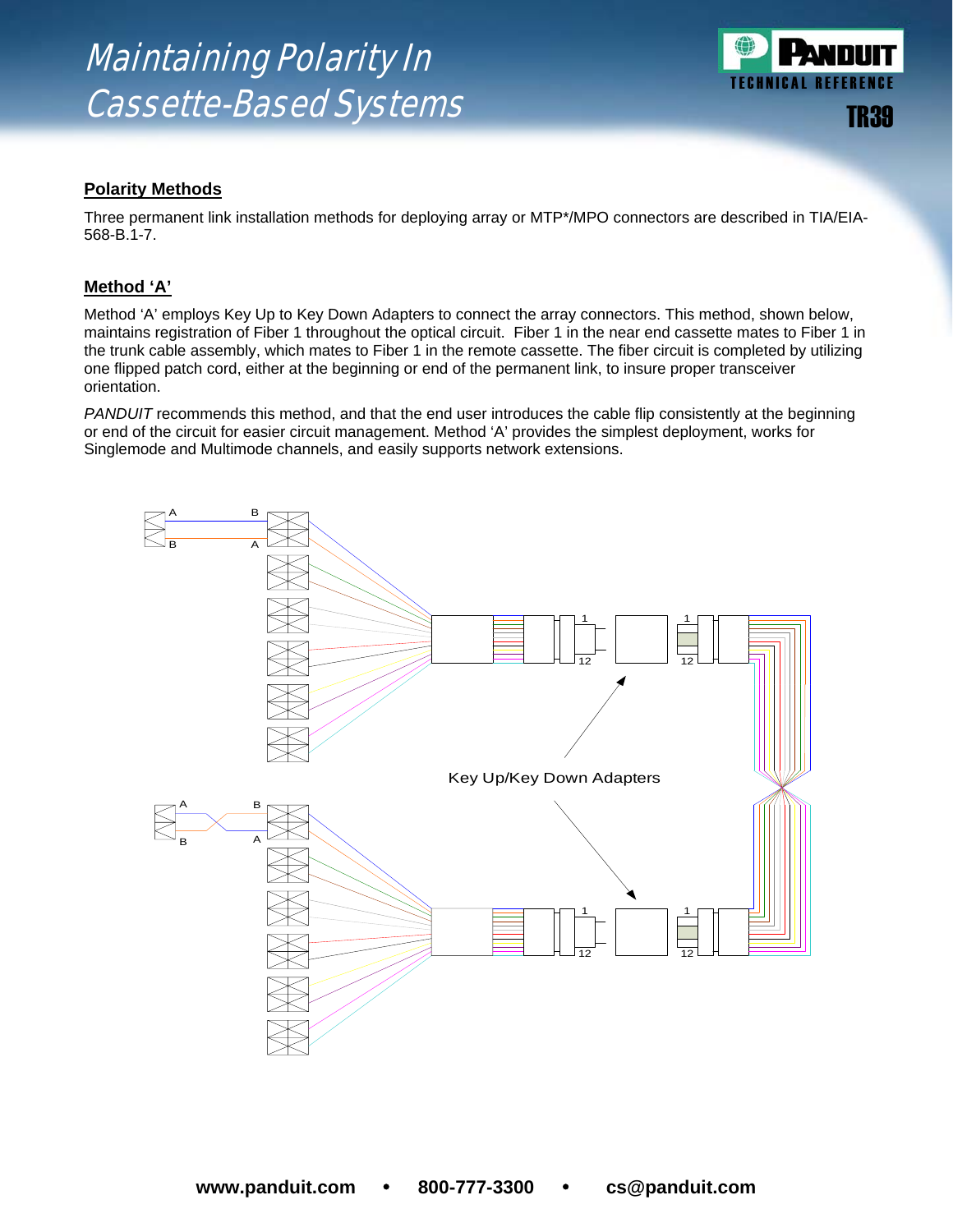

#### **Method 'B'**

Method 'B' uses Key Up to Key Up Adapters, shown below. The fiber circuit is completed by utilizing straight patch cords at the beginning and end of the link, and all of the array connectors are mated Key Up to Key Up. This type of array mating results in an inversion, meaning that Fiber one is mated with Fiber twelve, fiber two is mated with Fiber eleven, etc… To ensure proper transceiver operation with this configuration, one of the cassettes needs to be physically inverted internally so Fiber twelve is mated with Fiber one at the end of the link.

This particular method requires a more in-depth planning stage in order to properly manage the polarity of the links, and to identify where the actual inversions need to occur. It also requires two separate cassettes or special labeling and management of the cassettes on one end are flipped. Further, the Key Up to Key Up method does not support Singlemode with standards compliant connector endfaces.